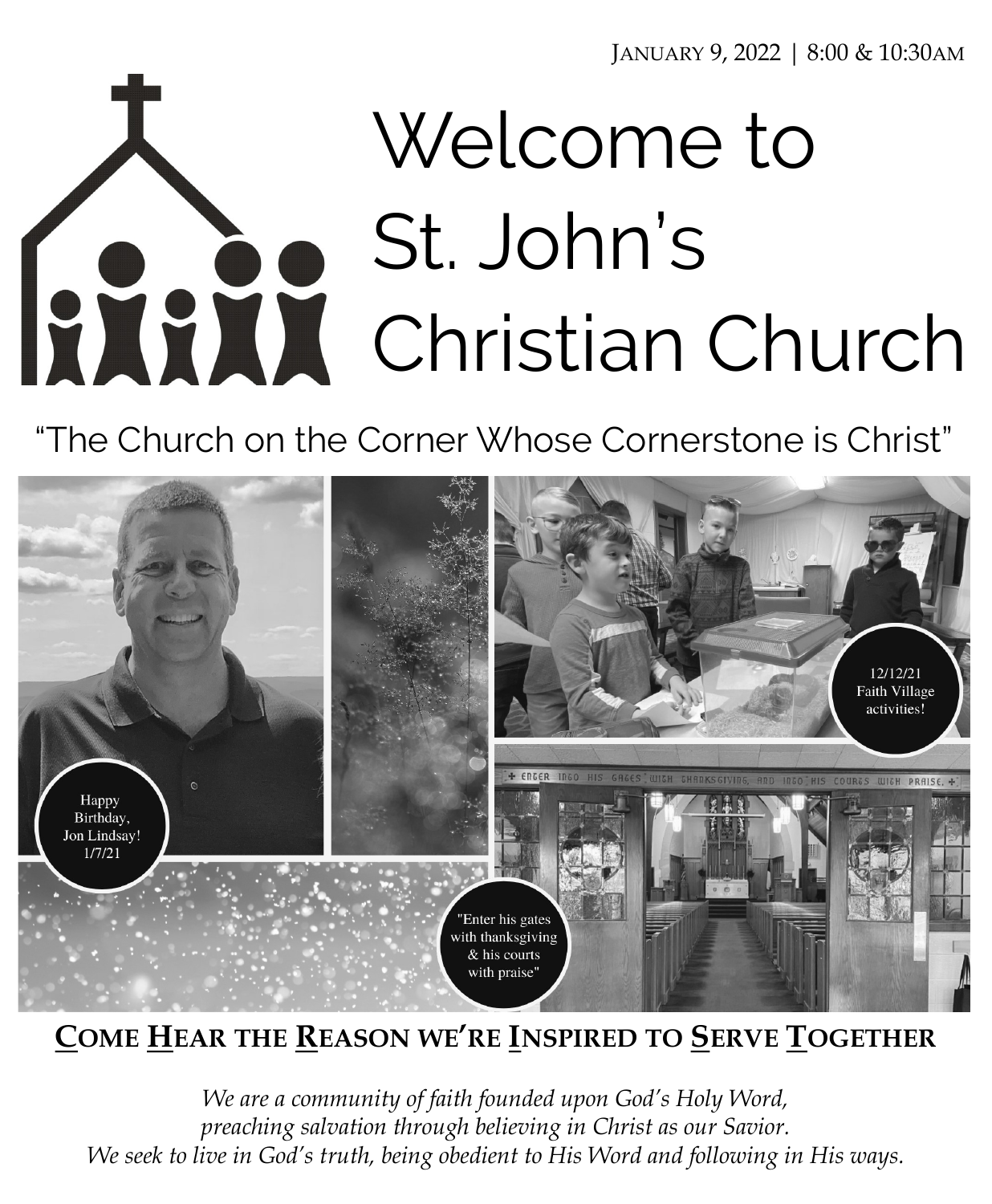# **Welcome!** We are so glad you are here.

#### **Guests and Visitors**

Welcome to SJCC! We are so glad you have chosen to join us as we worship the Lord together. We hope you feel God's love in a new, refreshing way. You can learn more about our church by scanning the QR code, by visiting the "New to SJCC" page on our website at www.stjohnsarchbold.org/newtosjcc, or by picking up a copy of "Getting to Know St. John's Christian Church: Visitor Brochure" at one of the literature racks.



# **Mother's Room/Diaper Changing Stations/Nursery Care**

We have a Mother's Room located outside of the sanctuary for nursing mothers and/or mothers with young children. Nursery care is offered during the 10:30 a.m. worship service for infants and pre-kindergarten children. Diaper changing stations are located in both the Mother's Room and Nursery. Please ask an usher for locations if needed.

**Children's Busy Bags** are located in the sanctuary narthex for children ages one-year to third grade. Bags are marked by age (**Pink** = Ages 1-2; **Green** = Ages 3-5; **Yellow** = Grades K-3). Please be sure to return bags at the end of our service today. If you would like to mark a bag specifically for your child(ren) each week, please contact the church office.

# **Give & Take Board**

Do you need a little peace in your day? Confidence? What about self-control? Are you in need of a spiritual pick-me-up? Could you use a quick bit of kindness after a long week? Or do you have these things to spare? Then stop by the Give and Take Board outside of the Preschool Room! Give what you can and take what you need - you just might feel or fill someone's heart with the love of God and make their week brighter!

**Large Print and Children's Bulletins** are available at a table in the sanctuary narthex.

**Hearing Assistance** is provided by our system for hearing aids with a "loop system" switch position.



Find us on Facebook at www.facebook.com/stjohnschurcharchbold, Instagram at @stjohnsarchbold and YouTube ("St. John's Christian Church").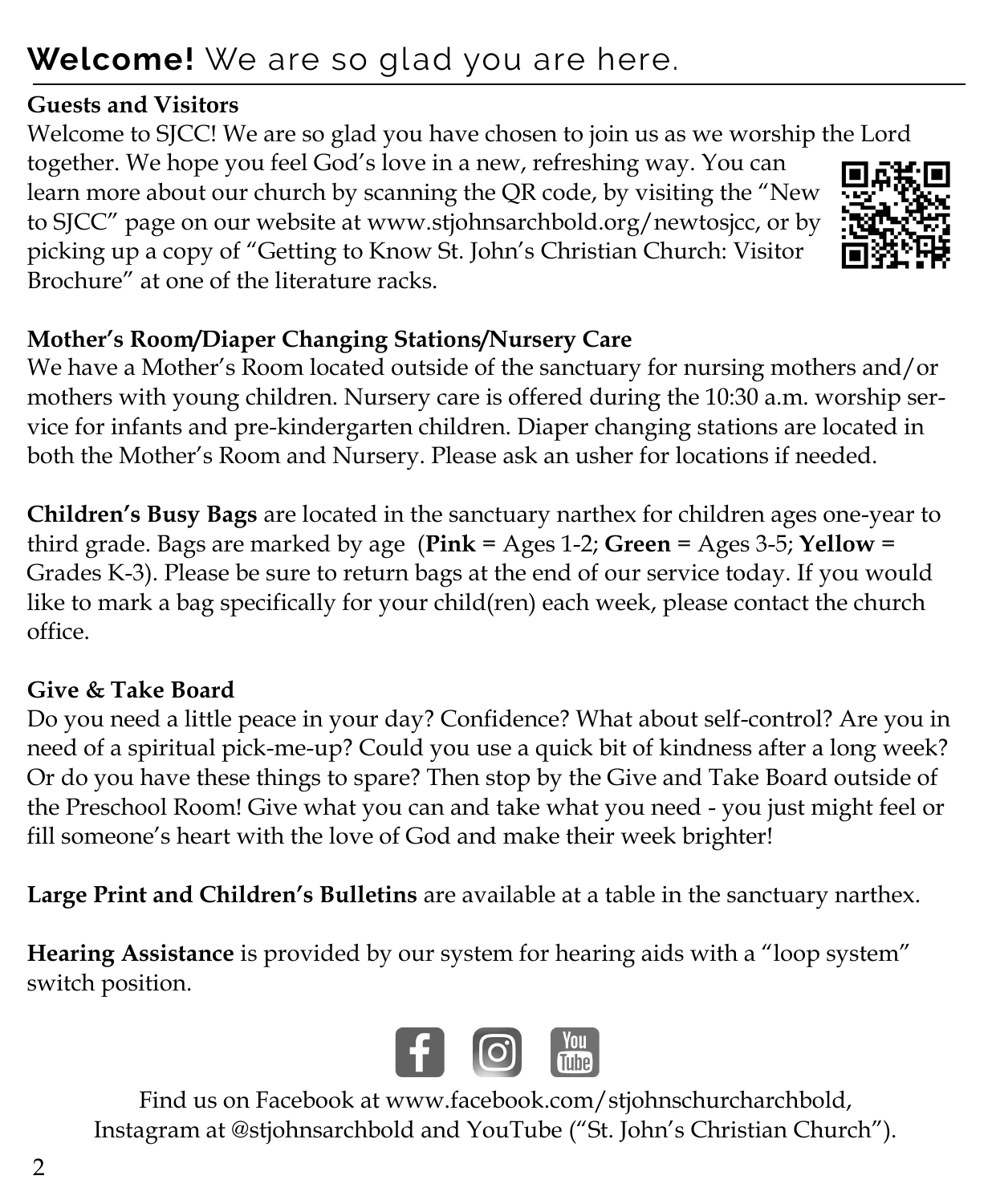#### **Welcome to our Worship of God!**

| Lighting of the Altar Candles and Ringing of the Tower Bells |                                                                   |
|--------------------------------------------------------------|-------------------------------------------------------------------|
| <b>Welcome and Announcements</b>                             |                                                                   |
| Scripture and Prayer of Invocation                           | Psalm 100                                                         |
| Prelude                                                      | "He Has Made Me Glad/I Will Enter"                                |
| †Call to Worship                                             |                                                                   |
| †Opening Hymns                                               | #590, "This Is the Day"<br>#584, "It Is Good to Sing Thy Praises" |
| †The Apostles' Creed                                         |                                                                   |
| †The Gloria Patri                                            |                                                                   |
| Pastoral Prayer and The Lord's Prayer (debts/debtors)        |                                                                   |
| <b>Scripture Reading</b>                                     | Matthew 4:1-11                                                    |
| Children's Message                                           |                                                                   |
| †Sermon Hymn                                                 | #92, "Love Divine, All Loves Excelling"                           |
| Sermon                                                       | "Being Led by the Spirit"                                         |
| Sharing our Tithes and Offerings                             |                                                                   |
| Offertory                                                    | "Search Me, O God"                                                |
| †The Doxology and Prayer of Dedication                       |                                                                   |
| †Closing Hymn                                                | #441, "Take Time to Be Holy"                                      |
| †Spoken Benediction                                          |                                                                   |
| †Benediction in Song                                         | #610, "Go Now and Live for the Savior"                            |
| †Postlude                                                    |                                                                   |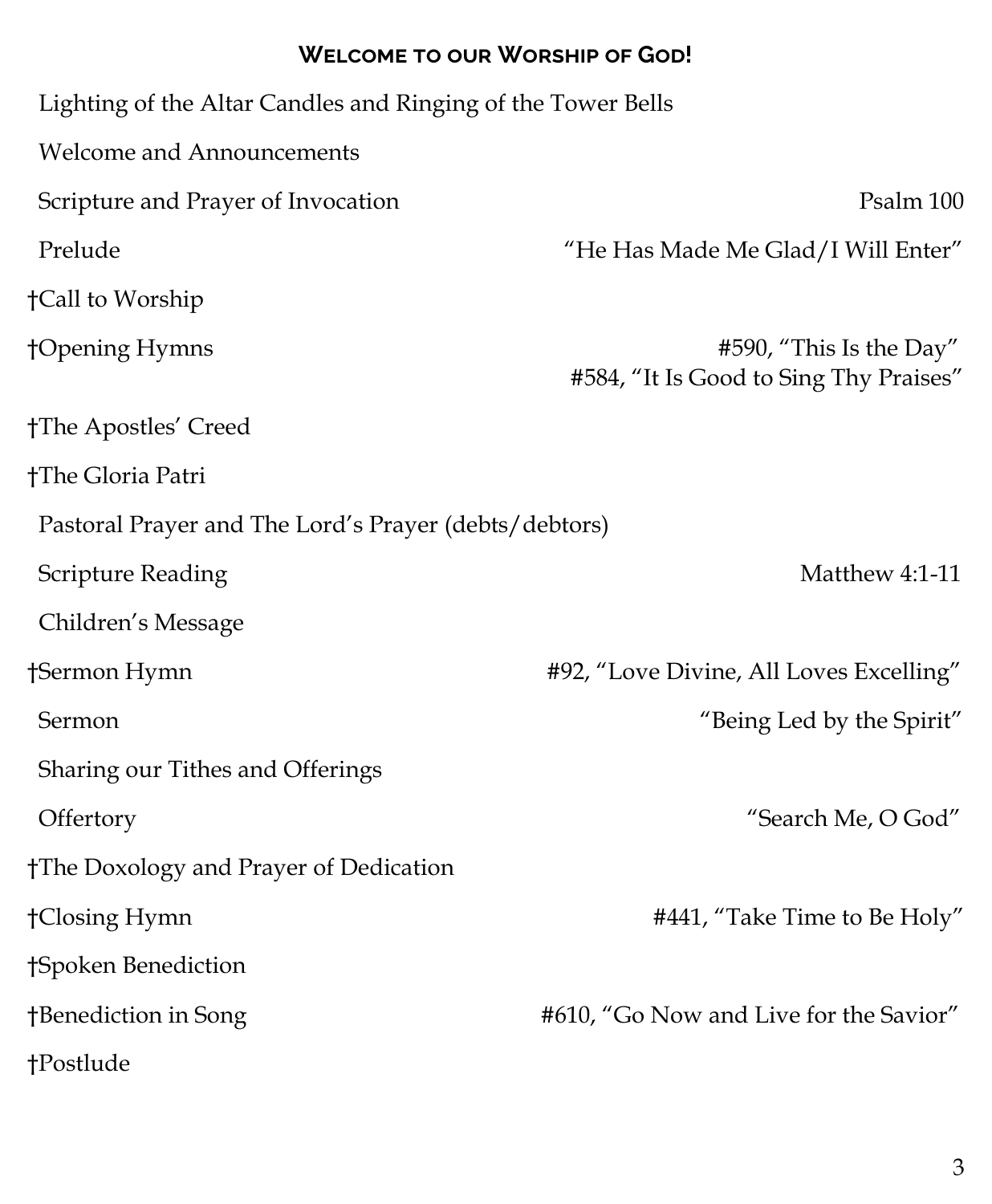#### **Scripture Readings**

**Psalm 100** Shout for joy to the Lord, all the earth. <sup>2</sup> Worship the Lord with gladness; come before him with joyful songs. <sup>3</sup> Know that the Lord is God. It is he who made us, and we are his; we are his people, the sheep of his pasture. <sup>4</sup> Enter his gates with thanksgiving and his courts with praise; give thanks to him and praise his name. <sup>5</sup> For the Lord is good and his love endures forever; his faithfulness continues through all generations.

**Matthew 4:1-11** Then Jesus was led by the Spirit into the desert to be tempted by the devil.  $2$  After fasting forty days and forty nights, he was hungry.  $3$  The tempter came to him and said, "If you are the Son of God, tell these stones to become bread." <sup>4</sup> Jesus answered, "It is written: 'Man does not live on bread alone, but on every word that comes from the mouth of God."<sup>5</sup> Then the devil took him to the holy city and had him stand on the highest point of the temple. <sup>6</sup> "If you are the Son of God," he said, "throw yourself down. For it is written: "'He will command his angels concerning you, and they will lift you up in their hands, so that you will not strike your foot against a stone." <sup>7</sup> Jesus answered him, "It is also written: 'Do not put the Lord your God to the test.'" <sup>8</sup> Again, the devil took him to a very high mountain and showed him all the kingdoms of the world and their splendor. <sup>9</sup> "All this I will give you," he said, "if you will bow down and worship me." <sup>10</sup> Jesus said to him, "Away from me, Satan! For it is written: 'Worship the Lord your God, and serve him only.'" <sup>11</sup> Then the devil left him, and angels came and attended him.

| Accompanist    | (Both) Lynne Christman                            |                       |
|----------------|---------------------------------------------------|-----------------------|
| Song Leader    | (Both) Elaine Winzeler                            |                       |
| Worship Leader | (Both) Linda Heer                                 |                       |
|                | Children's Message (Both) Nancy Rupp              |                       |
| Acolytes       | (8:00) Zander Johnston                            | $(10:30)$ Brie Grime  |
| Easy Worship   | (Both) Mark Nofziger                              |                       |
| Sound Techs    | (8:00) Angie Neuenschwander                       | $(10:30)$ James Grime |
| Live Stream    | (10:30) Cayla Swisher                             |                       |
| 8:00 Usher     | <b>Jim Grieser</b>                                |                       |
| Head Usher     | <b>Steve Walker</b>                               |                       |
| 10:30 Ushers   | Jeremy & Jen Hurst, Jessica Lindsay, Tristan Kast |                       |
|                |                                                   |                       |

#### **Today's Worship Servants**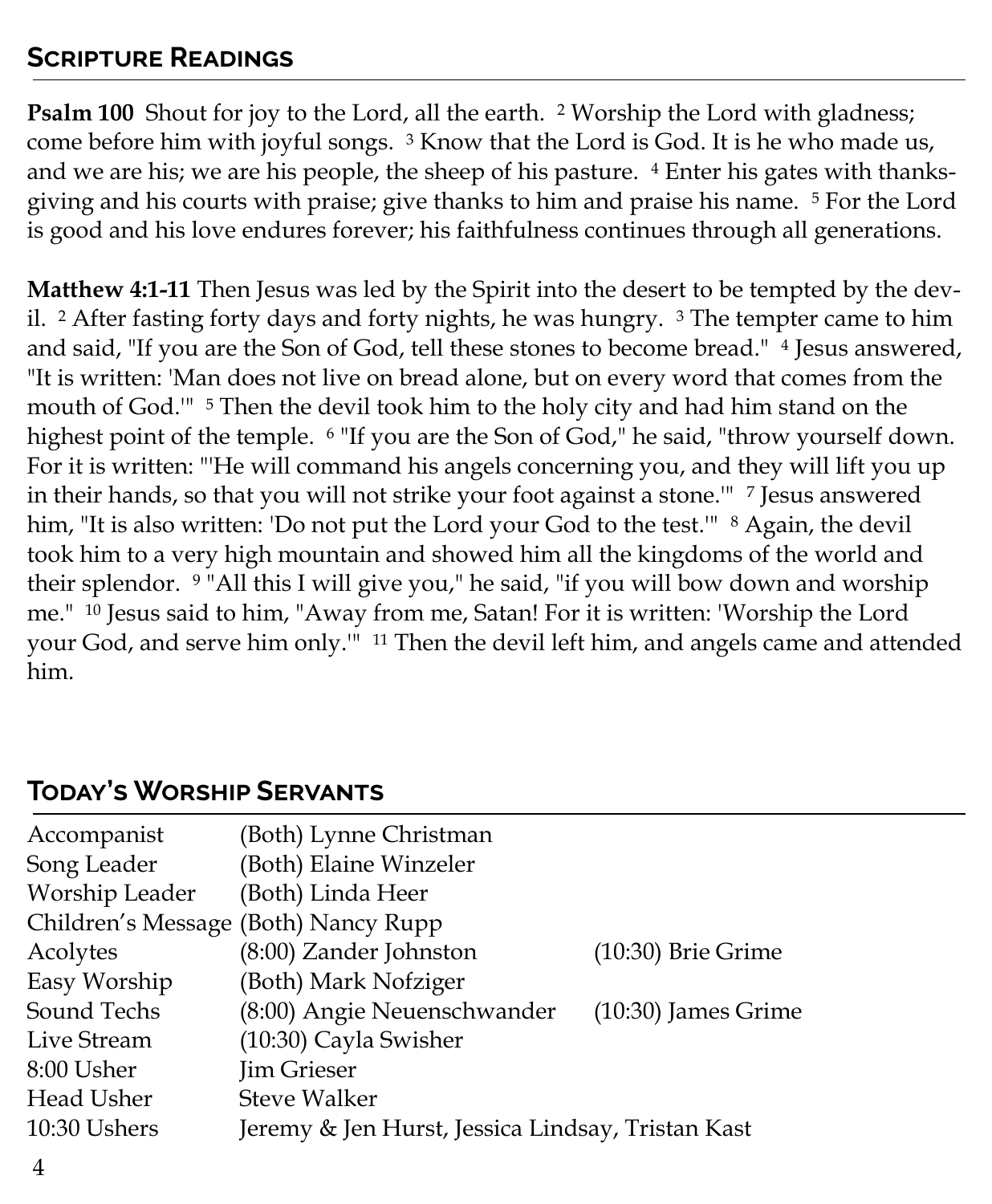# **Sermon Notes**

Sermon – "Being Led by the Spirit" Scripture - Matthew 4:1-11

#### **Congregational Prayer**

By faith, Lord, I offer myself to you, recognizing how much you offer to me. Daily, may I bow down and worship you, praising you for the gifts of your faithfulness, compassion, and mercy. I pray for our congregation, that we serve as reflectors of your true light and love. Pour out the power of your Spirit upon us so that our faith would not be shaken, daily tended by reading your word and seeking your guidance through prayer. In faith and love, I seek to be prepared for the testing of my faith, that I would glorify you. Amen.

#### **Next Sunday, January 16th, 2022 - 10:00am Service**

Annual Meeting Sunday Sermon - "A Christian: Living and Sharing" Scriptures - Matthew 9:35-38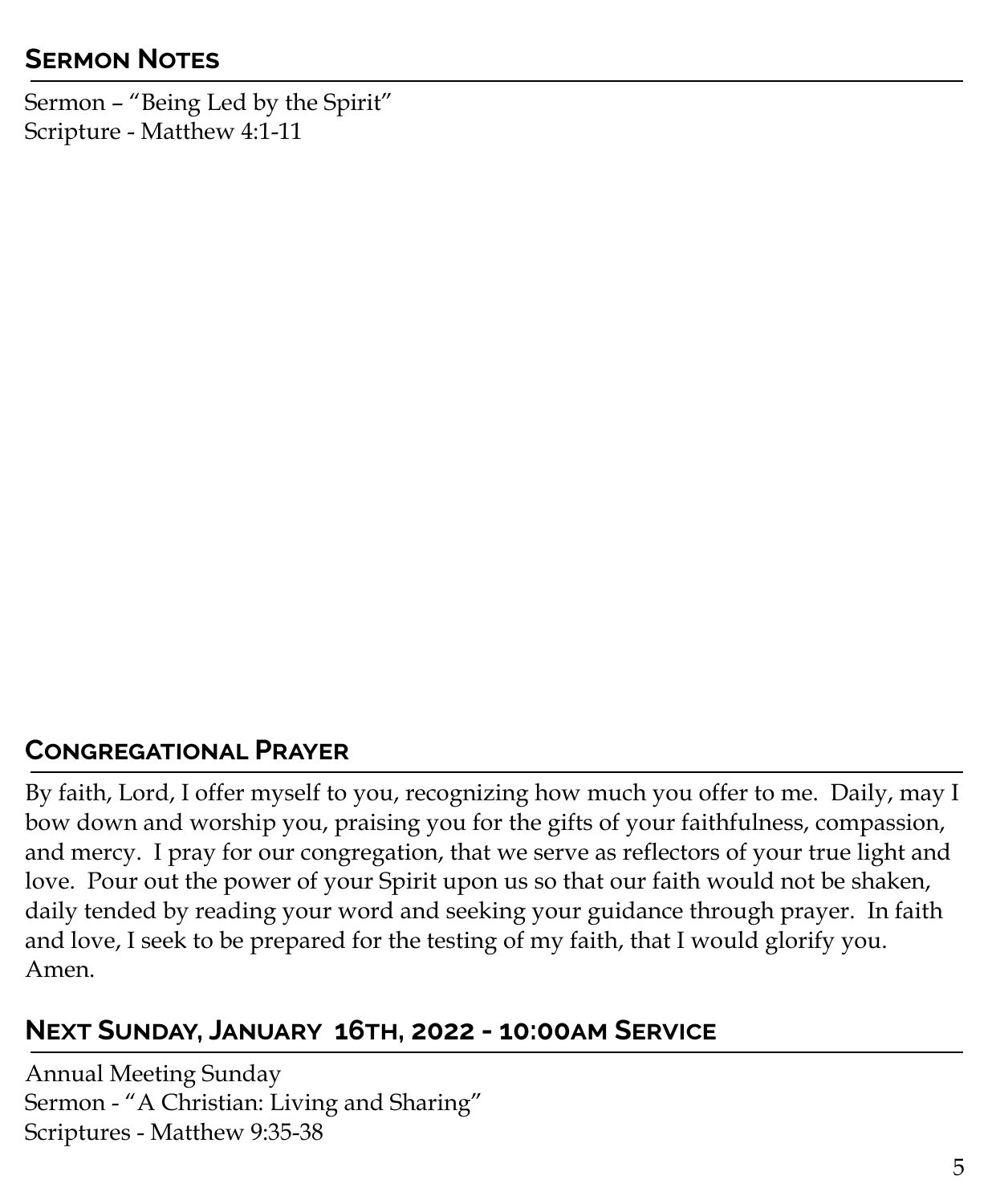#### **Announcements**

 **Annual Congregational Meeting:** The Annual Congregational meeting will take place next Sunday, January 16th in the Sanctuary and on Zoom. We will follow the same meeting Sunday schedule in the past, beginning with Sunday School at 9:00AM and one service of worship at 10:00AM. The annual meeting will take place after worship with a meal following, provided by the Fellowship Committee. Meeting packets are available for pickup at a table in the Sanctuary Narthex and Zoom login information is below. For more information as well as a digital meeting packet, please go to www.stjohnsarchbold.org/congregation. Zoom Link: zoom.us/join Meeting ID: 863 0200 9446

Passcode: 2022-Sjcc (case sensitive)

 **GIF Gals:** The GIF Gals will have their first gathering of the new year on Sunday, January 23rd immediately following the 10:30AM service of worship. The Gals will go out to lunch and then return to the church for an afternoon of board games. A sign-up sheet is posted on the bulletin board under "Ministry Events."

#### **Week of January 9th at St. John's**

| Sun        |        | 8:00AM Worship (Sanctuary)                                 |
|------------|--------|------------------------------------------------------------|
|            |        | 8:30AM Pause for Praise (96.1 WMTR)                        |
|            |        | 9:15AM Sunday School, Faith Village, Confirmation          |
|            |        | 10:30AM Worship (Sanctuary and YouTube Live)               |
| Mon        | 4:00PM | Budget and Stewardship Committee (Fireside Room)           |
| Tue        | 9:15AM | Bible Study (Fireside Room)                                |
|            |        | 5:00PM Community Meal - SJCC (Parish Hall)                 |
|            |        | 7:00PM Property Committee (Fireside Room)                  |
| Wed        |        | 8:30AM Moms in Prayer (Fireside Room)                      |
|            |        | 5:50PM LOGOS Meal (Parish Hall)                            |
|            |        | 6:45PM LOGOS/JYF                                           |
|            |        | 7:00PM Life Planning (Chapel)                              |
| Sun        |        | 8:30AM Pause for Praise (96.1 WMTR)                        |
|            | 9:00AM | Sunday School, Faith Village, Confirmation                 |
|            |        | 10:00 AM Worship (Sanctuary and YouTube Live)              |
|            |        | 11:15AM Annual Congregational Meeting (Sanctuary and Zoom) |
|            |        | 12:30PM Annual Meeting Luncheon                            |
| $\epsilon$ |        |                                                            |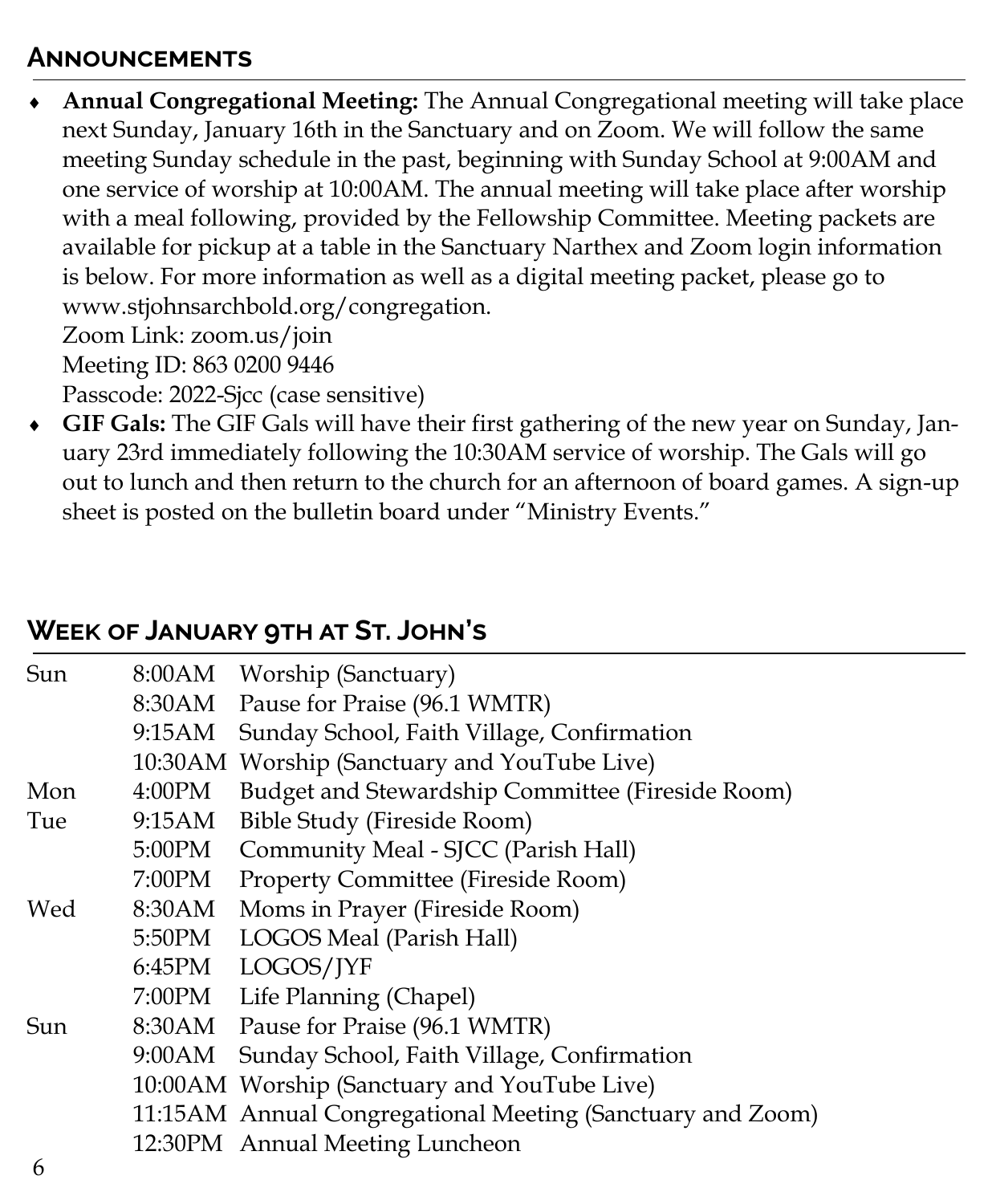# **January Mission-A-Month: CWS Emergency Cleanup Buckets**



A series of devastating tornadoes ripped through Kentucky and other states in the U.S. Midwest and south in early December. Church World Service has been responding to requests for supplies in affected areas and so far have shipped

out 252 Emergency Cleanup Buckets. For every \$75 donated to CWS in January, we will be able to provide a cleanup bucket to families and communities affected by other unexpected disasters such as flooding, tornados, or earthquakes. Monetary donations can be made throughout the month by indicating "MAM" on Line 11 of your offering envelopes or by selecting "Give to Church World Service" on Breeze's online giving feature.

# **Discovery Daily Devotional**

Discover Daily Devotional Guides are available in the hallway literature rack in the narthex (suggested donation \$6 each). You can also access the guide online at https:// scriptureunion.org/discovery/. Below is the list of daily readings for this week:

| January 9-A Prayer of the Persecuted ----------------- Psalm 129    |
|---------------------------------------------------------------------|
| January 10 - Inner Holiness ----------------------- Matthew 5:17-26 |
| January 11 – People of Our Word ---------------- Matthew 5:27-37    |
| January 12 - Like Father, Like Son -------------- Matthew 5:38-48   |
| January 13 - Giving God-Style ---------------------- Matthew 6:1-4  |
| January 14 - Talking With Your Father --------- Matthew 6:5-15      |
| January 15 - Solid Investment -------------------- Matthew 6:16-24  |

#### **Consistory Contact Information**

| President | Gary Frazier (419-654-3133)                                                                                                                                                                                                                                                                          |
|-----------|------------------------------------------------------------------------------------------------------------------------------------------------------------------------------------------------------------------------------------------------------------------------------------------------------|
| Elders    | Ryan Christman (419-551-2124), Jon Lindsay (419-445-4504), Todd Nafziger<br>(419-906-7343), Betsy Redd (419-551-1843), Brad Roth (419-906-0408),<br>David Stuckey (419-446-4686)                                                                                                                     |
| Deacons/  | Tim Beck (419-267-5634), Jim Grieser (567-239-5876), Mindy<br>Deaconesses Gruenhagen (mindygruenhagen@gmail.com), Keith Kern (419-572-1984),<br>Jan Lindsay (419-445-4504), Crissi Stuckey (419-551-1146), Karen Walker<br>(419-572-0834), Missy Warncke (419-551-4676), Bruce Wooley (419-572-6678) |